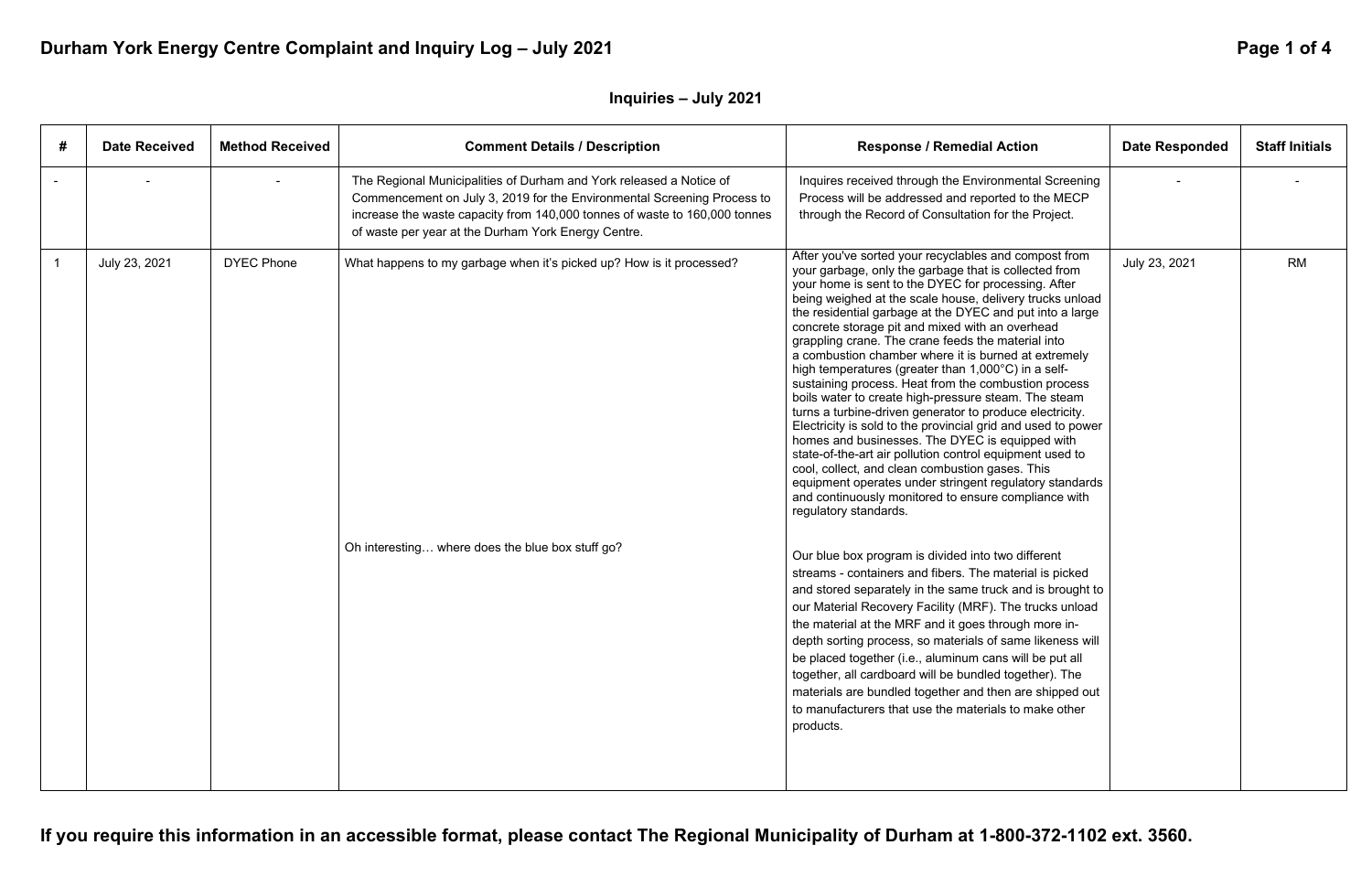**If you require this information in an accessible format, please contact The Regional Municipality of Durham at 1-800-372-1102 ext. 3560.** 

# **Inquiry Type**

# Durham York Energy Centre Complaint and Inquiry Log - July 2021 **Page 2 of 4 Page 2 of 4**

| #              | <b>Date Received</b> | <b>Method Received</b> | <b>Comment Details / Description</b>                                                                                                                                                                                                                          | <b>Response / Remedial Action</b>                                                                                                                                                                                                                                                                                                                                                                                                                                                                                                                                                                                                                                                                                                                                                          | <b>Date Responded</b> | <b>Staff Initials</b> |
|----------------|----------------------|------------------------|---------------------------------------------------------------------------------------------------------------------------------------------------------------------------------------------------------------------------------------------------------------|--------------------------------------------------------------------------------------------------------------------------------------------------------------------------------------------------------------------------------------------------------------------------------------------------------------------------------------------------------------------------------------------------------------------------------------------------------------------------------------------------------------------------------------------------------------------------------------------------------------------------------------------------------------------------------------------------------------------------------------------------------------------------------------------|-----------------------|-----------------------|
|                |                      |                        | Thank you very much for all the information. I am excited to be part of<br>community that cares about where the garbage goes. I strive my in own life to<br>be zero waste, is there any advice that you can give me to help continue to<br>achieve this goal? | We love to hear that our residents are excited about our<br>waste services, appreciate the feedback. Things that you<br>can do to achieve zero waste is by being mindful about<br>what you purchase; creating grocery lists so you can<br>reduce the amount of food waste generated at home or<br>being creative with leftovers, so they are more<br>interesting to eat the next day. Have a look at our<br>website or download our app "Durham Waste App" so<br>that can learn about other programs we offer and our<br>'Know Before you throw' program can let you know<br>about specific materials and which bin they go in.<br>Please visit our website durham.ca/waste or<br>durhamyorkwaste.ca for more information about the<br>waste services or feel free to give us a call back. |                       |                       |
| $\overline{2}$ | July 28, 2021        | <b>DYEC E-mail</b>     | Hello,<br>I am fresh graduate in Power Engineering college diploma and interested in job<br>opportunity at York Durham Energy Centre. Could you please guide me on how<br>can I explore career in your organization?                                          | Good Afternoon,<br>Thank you for your interest in employment at the<br>Durham York Energy Centre (DYEC).<br>The Region has awarded the contract to Design,<br>Build and Operate (DBO) the DYEC to Covanta<br>Energy Corporation following a public procurement<br>process. As the DBO contractor to the Regions,<br>Covanta is responsible for the hiring of all admin<br>and operations staff. Please visit<br>https://www.covanta.com/careers and select<br>Courtice, ON, CAN location to see available career<br>opportunities.<br>For employment opportunities with the Durham<br>Region please visit www.durham.ca and click on<br>the careers section. You will be able to submit your<br>resume on-line.                                                                            | August 3, 2021        | <b>RM</b>             |

## **Total Inquiries – July 2021**

| <b>Inquiry Type</b>                                                                | Total by I |
|------------------------------------------------------------------------------------|------------|
| Total Project Team Inquiries received this month by project web email / telephone: |            |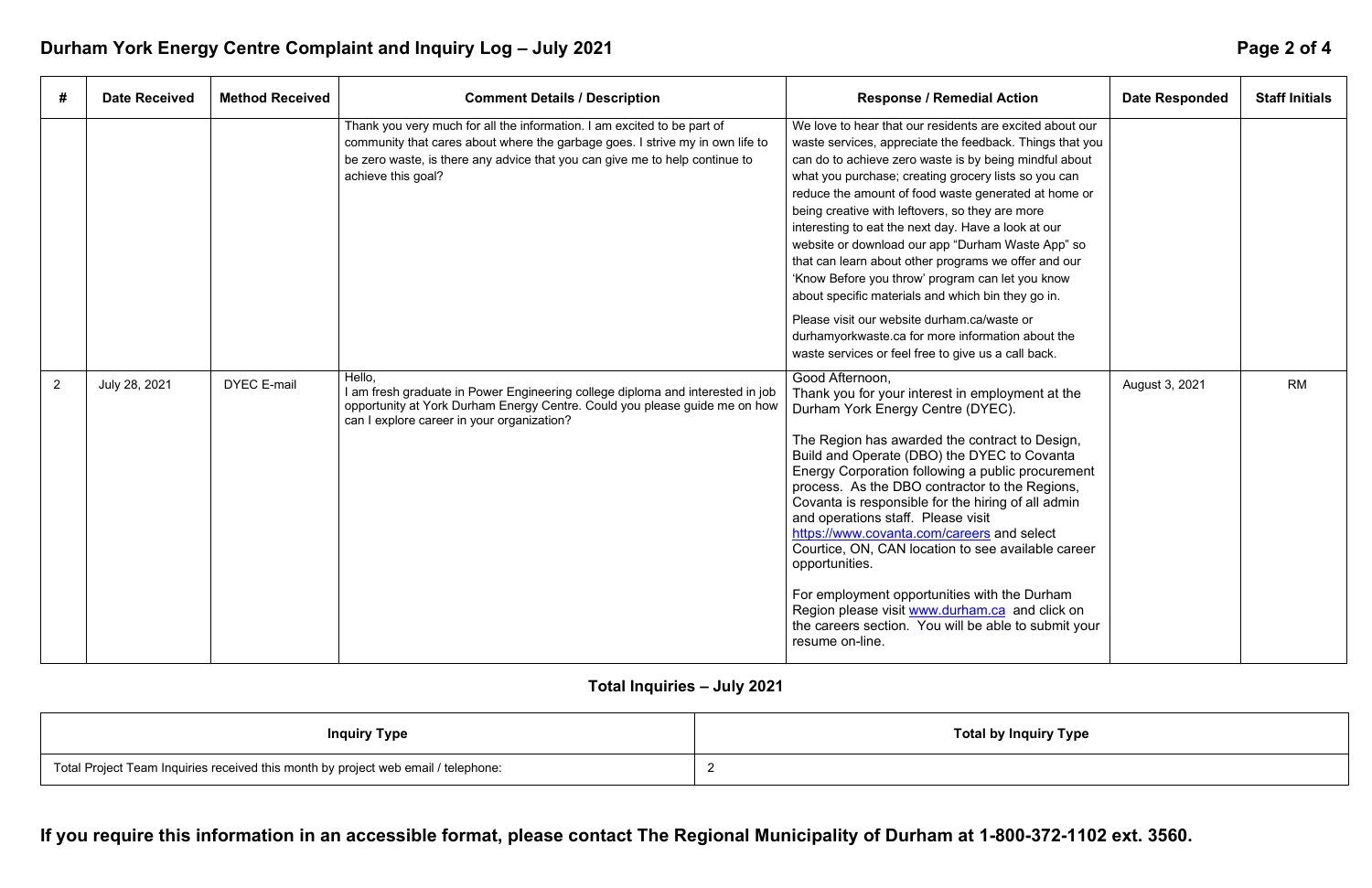### *Inquiry Type*

# Durham York Energy Centre Complaint and Inquiry Log - July 2021 **Page 3 of 4 Page 3 of 4**

| <b>Inquiry Type</b>                                                    | <b>Total by</b> |
|------------------------------------------------------------------------|-----------------|
| Total Covanta Inquiries received this month:                           | - 0             |
| Total Durham Region Council / Committee Inquiries received this month: | - 0             |
| Total Durham Region Call Centre Inquiries received this month:         | - 0             |
| Total Inquiries received from York Region this month:                  | - 0             |
| Total Inquiries received from previous months in 2021 to-date:         | 12              |
| Total Inquiries received in 2021 to-date:                              | 14              |